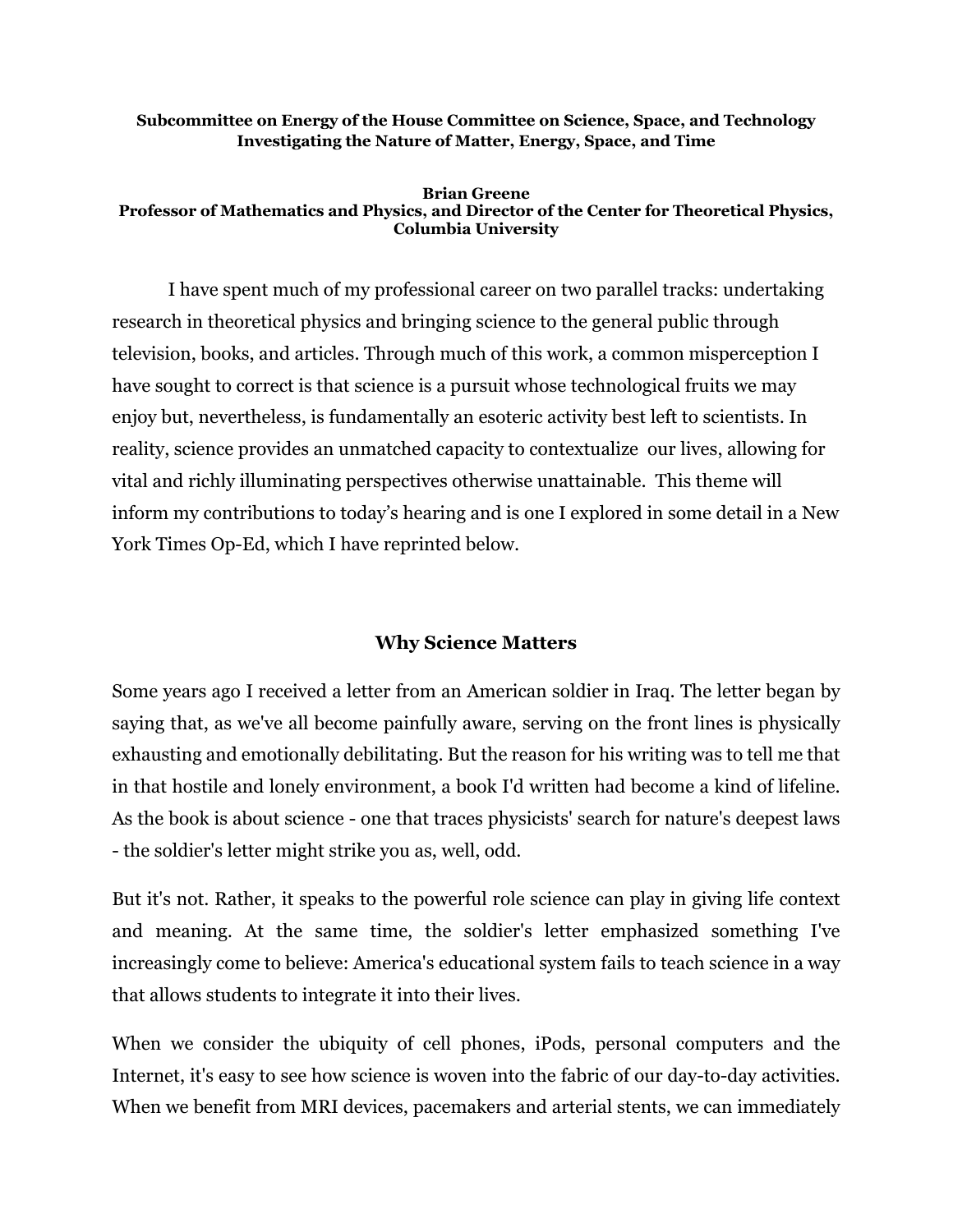appreciate how science affects the quality of our lives. When we assess the state of the world, and identify looming challenges like climate change, global pandemics, security threats and diminishing resources, we don't hesitate in turning to science to gauge the problems and find solutions.

And when we look at the wealth of opportunities hovering on the horizon - stem cells, genomic sequencing, longevity research, nanoscience, quantum computers, space technology - we realize how crucial it is to cultivate a general public that can engage with scientific issues; there's simply no other way that as a society we will be prepared to make informed decisions on a range of issues that will shape the future.

These are the standard reasons many would give in explaining why science matters.

But the reason science really matters runs deeper still. Science is a way of life. Science is a perspective. Science is the process that takes us from confusion to understanding in a manner that's precise, predictive and reliable - a transformation, for those lucky enough to experience it, that is empowering and emotional. To be able to think through and grasp explanations - for everything from why the sky is blue to how life formed on earth - not because they are declared dogma but rather because they reveal patterns confirmed by experiment and observation, is one of the most precious of human experiences. As a practicing scientist, I know this from my own work and study.

But I also know that you don't have to be a scientist for science to be transformative. I've seen children's eyes light up as I've told them about black holes and the big bang. I've spoken with high school dropouts who've stumbled on popular science books about the human genome project, and then returned to school with new-found purpose.

And in that letter from Iraq, the soldier told me how learning about relativity and quantum physics in the dusty and dangerous environs of greater Baghdad kept him going because it revealed a deeper reality of which we're all a part.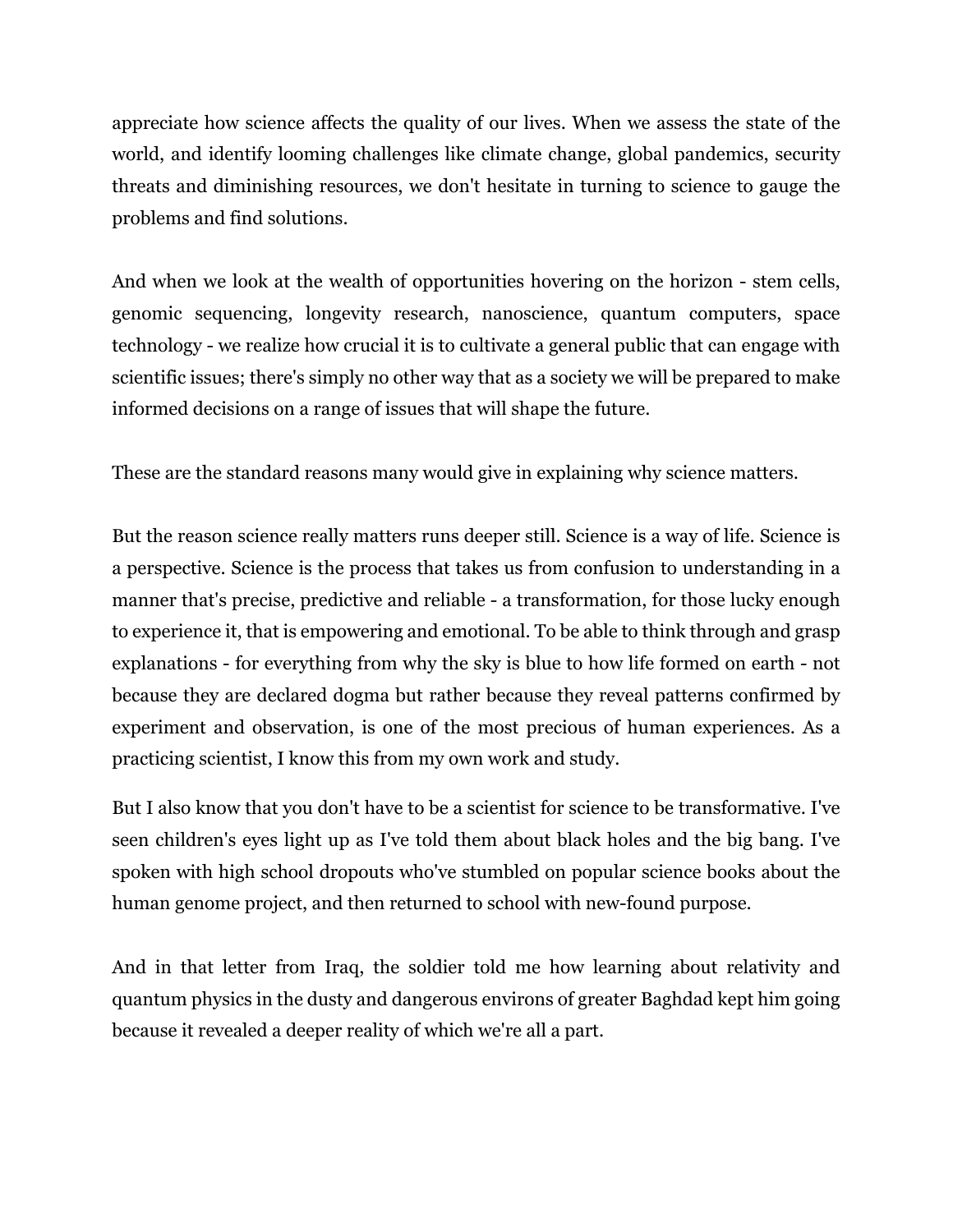It's striking that science is still widely viewed as an isolated body of largely esoteric knowledge that sometimes shows up in the "real" world in the form of technological or medical advances. In reality, science is a language of hope and inspiration, providing discoveries that instill a sense of connection to our lives and our world.

I've spoken with so many people over the years whose encounters with science in school left them thinking of it as cold, distant and intimidating. What a shame. Like a life without music, art or literature, a life without science is bereft of something that gives experience a rich and otherwise inaccessible dimension.

It's one thing to go outside on a crisp, clear night and marvel at a sky full of stars. It's another to marvel not only at the spectacle but to recognize that those stars are the result of exceedingly ordered conditions 13.8 billion years ago at the moment of the big bang. It's another still to understand how those stars act as nuclear furnaces that supply the universe with carbon, oxygen and nitrogen, the raw material of life as we know it. And it's yet another level of experience to realize that those stars account for less than 5 percent of what's out there - the rest being of an unknown composition, so-called dark matter and energy, which researchers are now trying to divine.

As every parent knows, children begin life as uninhibited, unabashed explorers of the unknown. From the time we can walk and talk, we want to know what things are and how they work - we begin life as little scientists. But most of us quickly lose our intrinsic scientific passion. And it's a profound loss.

A great many studies have focused on this problem, identifying important opportunities for improving science education. Recommendations have ranged from increasing the level of training for science teachers to curriculum reforms.

But most of these studies avoid an overarching systemic issue: In teaching students, we continually fail to activate rich opportunities for revealing the breathtaking vistas opened up by science, and instead focus on the need to gain competency with science's underlying technical details.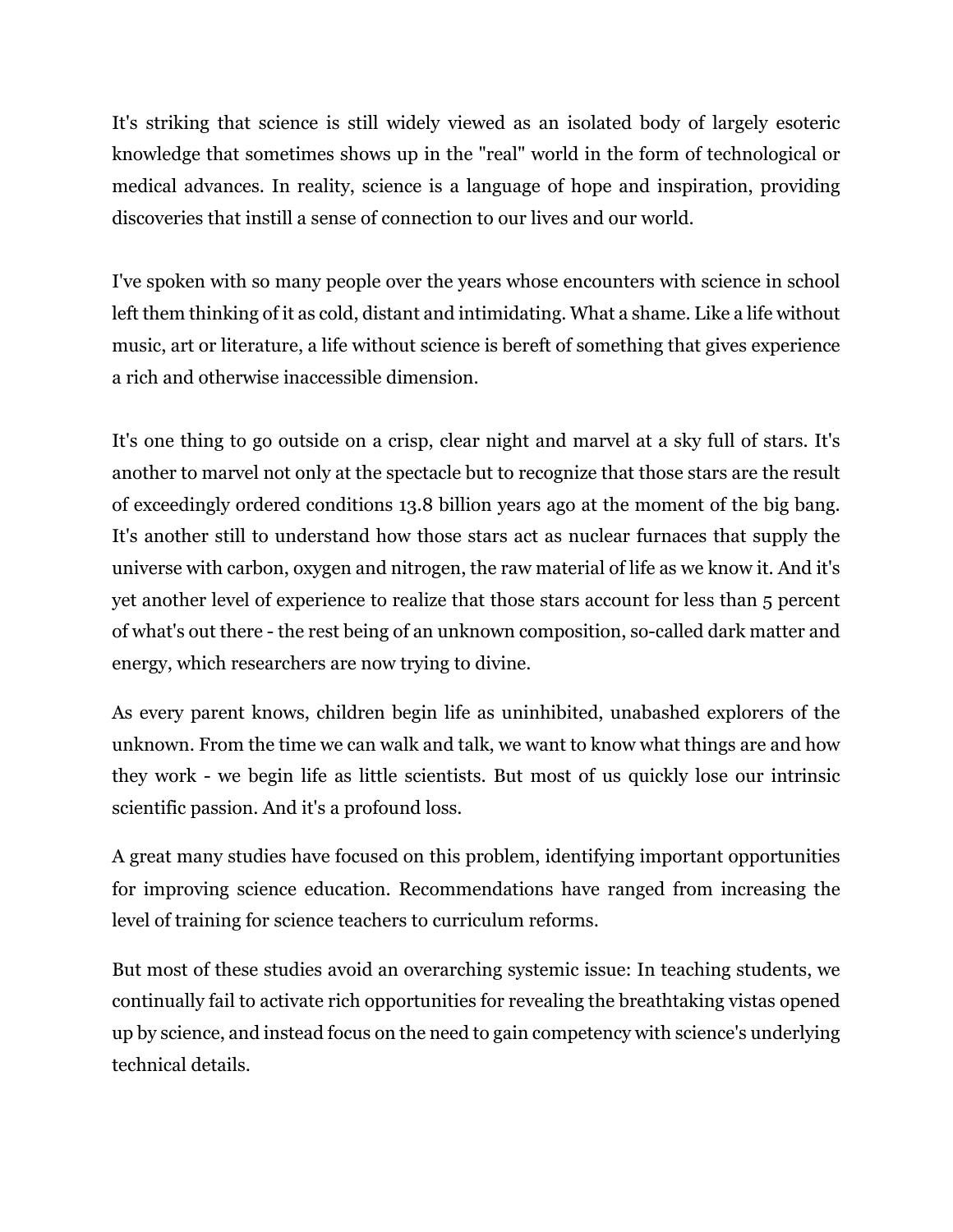In fact, many students I've spoken to have little sense of the big questions those technical details collectively try to answer: Where did the universe come from? How did life originate? How does the brain give rise to consciousness? Like a music curriculum that requires its students to practice scales while rarely if ever inspiring them by playing the great masterpieces, this way of teaching science squanders the chance to make students sit up in their chairs and say, "Wow, that's science?"

In physics, just to give a sense of the raw material that's available to be leveraged, the most revolutionary of advances have happened in the last 100 years - special relativity, general relativity, quantum mechanics - a symphony of discoveries that changed our conception of reality. More recently, we have witnessed an upheaval in our understanding of the universe's composition, yielding a wholly new prediction for what the cosmos will be like in the far future.

These are paradigm-shaking developments. But rare is the high school class in which these breakthroughs are introduced. It's much the same story in classes for biology, chemistry and mathematics.

At the root of this pedagogical approach is a firm belief in the vertical nature of science: You must master A before moving on to B. Certainly, when it comes to teaching the technicalities - solving this equation, balancing that reaction, grasping the discrete parts of any given cell - the verticality of science is unassailable.

But science is so much more than its technical details. And with careful attention to presentation, cutting-edge insights and discoveries can be clearly and faithfully communicated to students independent of those details; in fact, those insights and discoveries are precisely the ones that can drive a young student to want to learn the details. We rob science education of life when we focus solely on results and seek to train students to solve problems and recite facts without a commensurate emphasis on transporting them out beyond the stars.

Science is the greatest of all adventure stories, one that's been unfolding for thousands of years. Science needs to be taught to the young and communicated to the mature in a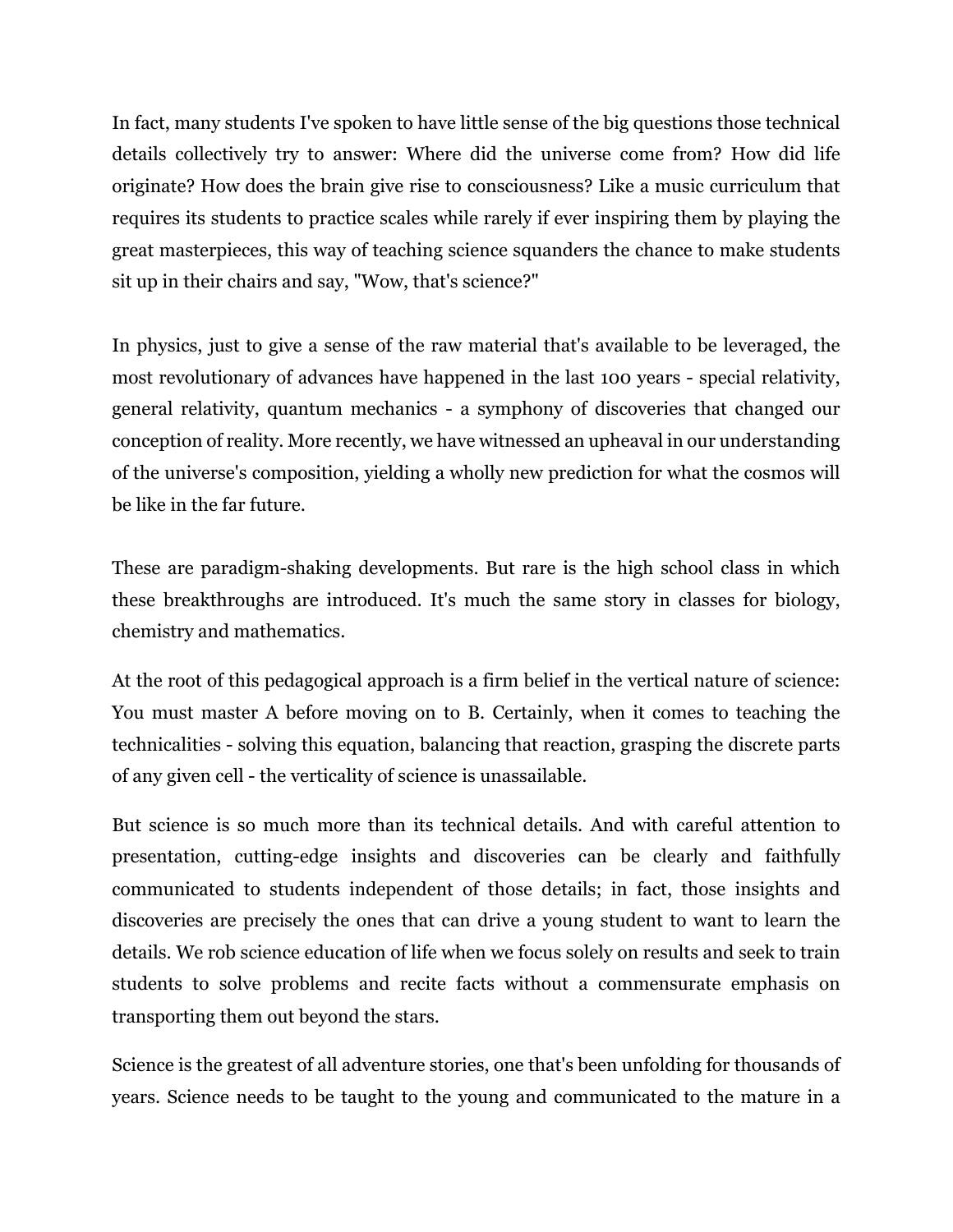manner that captures this drama. We must embark on a cultural shift that places science in its rightful place alongside music, art and literature as an indispensable part of what makes life worth living.

It is the birthright of every child, it is a necessity for every adult, to look out on the world, as the soldier in Iraq did, and see that the wonder of the cosmos transcends everything that divides us.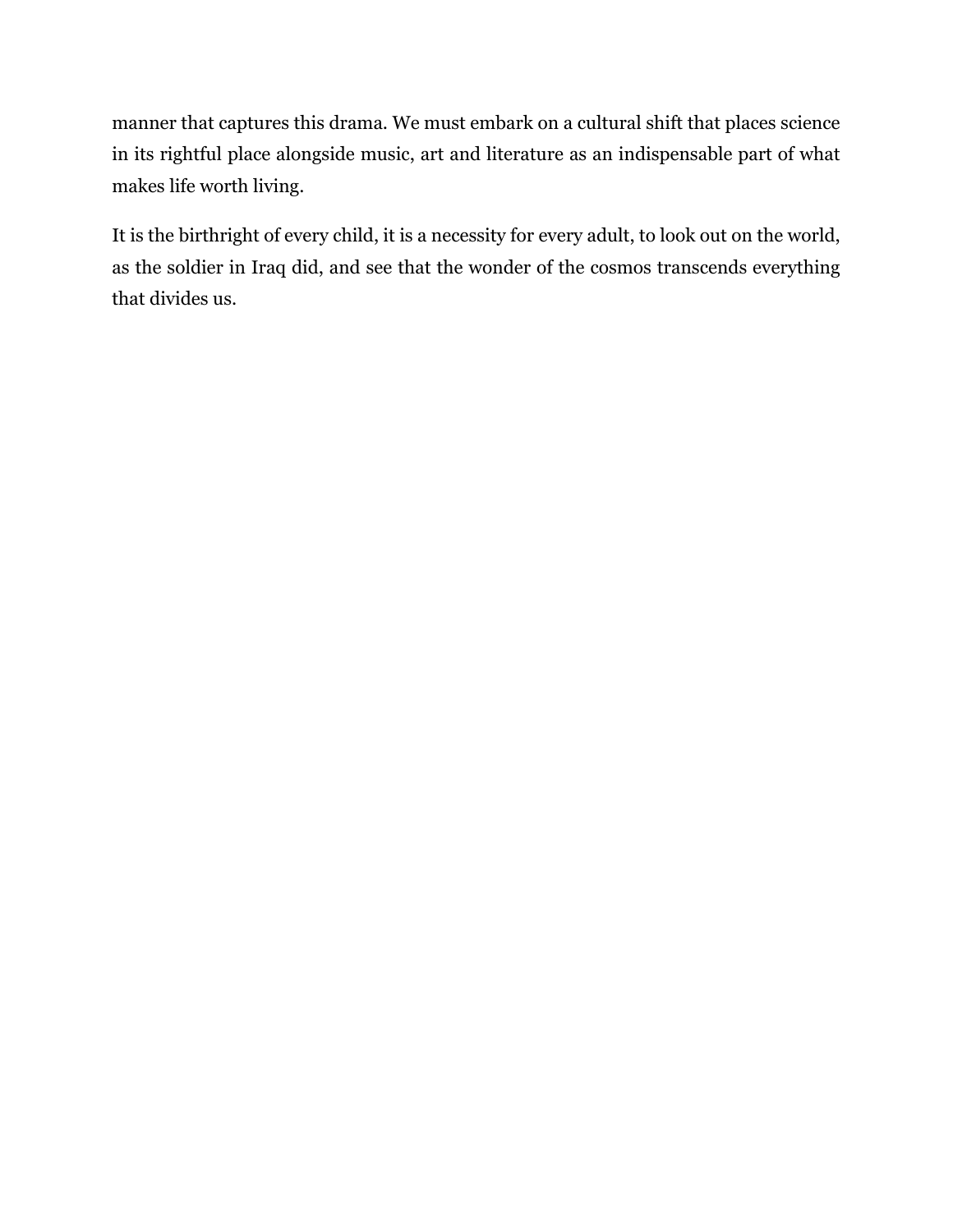Brian Greene, professor of physics at Columbia University and director of Columbia's Center for Theoretical Physics, is recognized for a number of groundbreaking discoveries in his field of superstring theory including the discoveries of mirror symmetry and topology change. Greene has written four New York Times bestsellers, exploring physics for general audiences, which have sold more than 2 million copies worldwide.The orchestral adaptation of Greene's novella, Icarus at the Edge of Time, premiered at Lincoln Center and has been performed over 65 times worldwide and his work for the stage, Light Falls, which traces Einstein's discovery of General Relativity, was broadcast as a primetime national special on PBS.

### **BRIAN GREENE**

CURRICULUM VITAE

Departments of Physics and Department of Mathematics Columbia University

#### **Positions Held:**

**Columbia University**: Professor of Physics and Mathematics, 1996 - present. Director, Center for Theoretical Physics, 2015—present.

**Cornell University**: Professor of Physics, 1996, Associate Professor of Physics, 1994 -1996, Assistant Professor of Physics, 1990 –1994.

**Harvard University**: Postdoctoral fellow in Departments of Mathematics and Physics, 1987-1990.

**World Science Festival**: Co-founder, Chairman of the Board, 2006 - present.

**World Science U**: Co-founder, Chairman, 2014.

**Education: Oxford University**: Awarded D.Phil, 1987 **Harvard University**: Undergraduate with a concentration in physics, 1980 to 1984. Awarded B.A. *Summa Cum Laude*.

#### **Selected Honors:**

Michael Pupin Medal for Service to the Nation in Science, 2022. Finalist, Premio Cosmos Book Prize, 2021. Board of Overseers, Harvard University, 2015—present. Merck-Serono Book Prize for Literature and Science, for *The Hidden Reality*, 2013. Gamow Lecturer, University Colorado Boulder, 2013. Best Documentary, Jackson Hole Film Festival, Fabric of the Cosmos, 2013 AAPT Richtmeyer Memorial Award for Research and Teaching, 2012. Cooper Union Urban Visionary Award, 2010.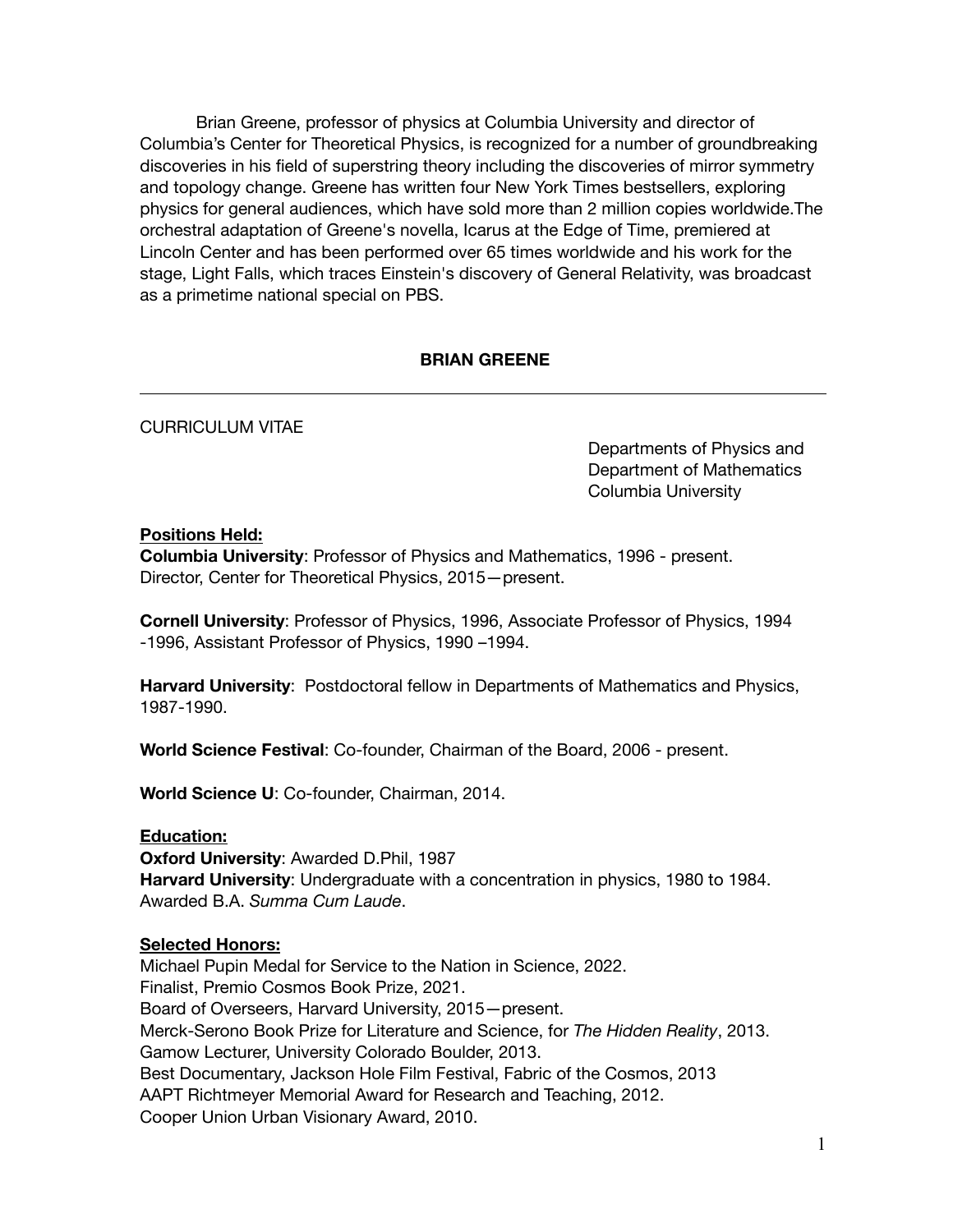Phi Beta Kappa Book Award, 2004. George Foster Peabody Award for NOVA, The Elegant Universe, 2003. Gemant Award, American Institute of Physics, 2003. Finalist, Pulitzer Prize in General Nonfiction, 2000. Winner, Aventis Prize, 2000. Alfred P. Sloan Foundation Fellowship, 1993 - 1997. NSF National Young Investigator Award, 1992 - 1997. National Science Foundation Postdoctoral Fellowship in Mathematical Sciences, 1987-1990. Rhodes Scholarship: For study at Oxford University, 1984 to 1986.

## **Publications**

- 1. "Relativity and Non-Trivial Topology," B. Greene, J. Levin, and D. Kabat, in preparation.
- 2. "Mirror Symmetry: Thirty Years Later," B. Greene, in preparation.
- 3. "Coherent Bubble Collisions in Boom and Bust Inflation," A. Brainerd and B. Greene, in preparation.
- 4. "Numerical Evaluation of Acceleration-Assisted Entanglement Harvesting," A. Brainerd and B. Greene, in preparation.
- 5. "Computational complexity of the landscape II Cosmological considerations Frederik Denef , Michael R. Douglas, Brian Greene, Claire Zukowski . Annals Phys. 392 (2018) 93-127
- 6. "Random Field Theories in the Quintic Moduli Space," K. Eckerle and B. Greene, arXiv:1608.05189 [hep-th] 2016.
- 7. "Dark Energy in String Theory," B. Greene and G. Shiu Adv. Ser. Direct. High Energy Phys. 22 (2015) 385-410
- 8. "Kink Collisions in Curved Field Space," ," P. Ahlqvist, K. Eckerle, B. Greene, e-Print: arXiv:1411.4631 [hep-th] 2014
- 9. "Bubble Universe Dynamics After Free Passage," P. Ahlqvist, K. Eckerle, B. Greene, JHEP 1503 (2015) 031.
- 10. "Exploring Spiral Inflation in String Theory," P. Ahlqvist, B. Greene, D. Kagan, e-Print: arXiv:1308.0538 [hep-th] (2013).
- 11. "Tumbling Through a Landscape," B. Greene, D. Kagan, A. Masoumi, D. Mehta, E. Weinberg, X. Xiao, Phys. Rev. D 88 (2013) 026005
- 12. "On Three Dimensions as the Preferred Dimensionality of Space," B. Greene, D. Kabat, S. Marnerides, Phys. Rev. D 88 (2013) 043527.
- 13. "On three dimensions as the preferred dimensionality of space via the Brandenberger-Vafa mechanism," B. Greene, D. Kabat, S. Marnerides, Phys.Rev. D88 (2013) 043527
- 14. "Warped Vacuum Statistics," P. Ahlqvist, B. Greene, D. Kagan, JHEP 1207 (2012) 066
- 15. "Brane-World Motion in Compact Dimensions, B. Greene, J. Levin, M. Parikh, arXiv: 1103.2174, Class. Quant. Grav. 28 (2011) 155013.
- 16. "Conifolds and Tunneling in the String Landscape," P. Ahlqvist, B. Greene, D. Kagan, E. Lim, S. Sarangi, I. Yang, JHEP 1103: 119, 2011.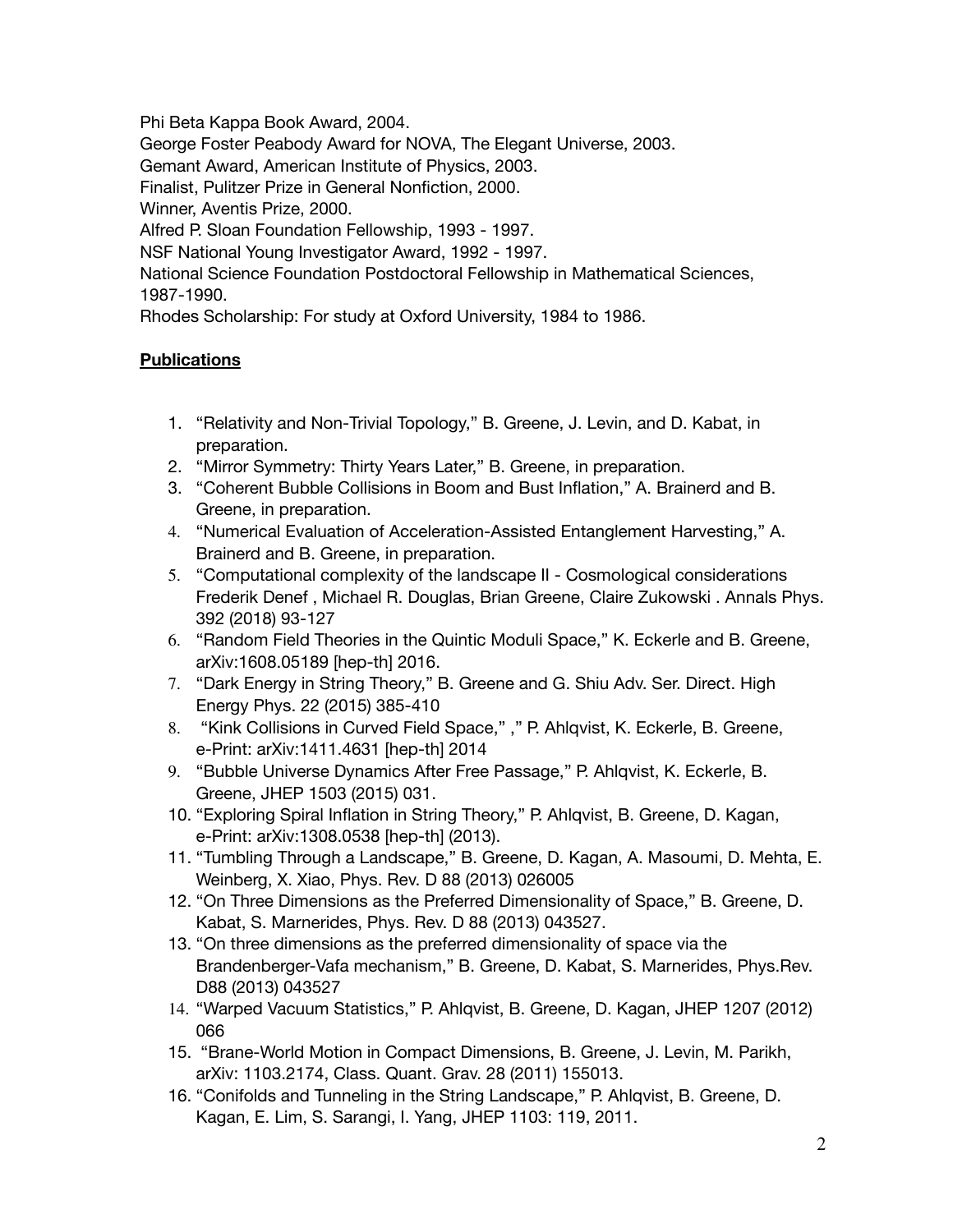- 17. "A Bulk Inflation from Large Volume Extra Dimensions," B. Greene, D. Kabat, J. Levin, D. Thurston. arXiv: 1001.1423, Phys. Lett. B694:485-490, 2011.
- 18. "Smooth Initial Conditions form Weak Gravity." B. Greene, K. Hinterichler, S. Judes, M. Parikh, Phys. Letter B697 (2011) 178-183.
- 19. "Dynamical Decompactification and Three Large Dimensions," B. Greene, D. Kabat, S. Marnerides. arXiv:0908.0955, Phys. Rev. D82:043528, 2010.
- 20. "The Origin of the Universe as Revealed Through the Polarization of the Cosmic Microwave Background," S. Dodelson, R. Easther, S. Hanany, L. McAllister, S. Meyer, L. Page, P. Ade, A. Amblard, A. Ashoorioon, C. Baccigalupi, et al., e-Print arXiv:0902.3796 [astro-ph.CO] (2009).
- 21. "Bouncing and cyclic string gas cosmologies," B. Greene, D. Kaba, S. Marnerides, Phys.Rev D80 (2009) 063526.
- 22. "Dark Energy and Stabilization of Extra Dimensions," B. R. Greene and J. Levin, ' JHEP 0711, 096 (2007).
- 23. "Cosmological moduli dynamics" B. Greene, S. Judes, J. Levin, S. Watson, A. Weltman, JHEP 0707 (2007) 060.
- 24. "Families of quantic Calabi-Yau 3-folds with discrete symmetries," C. Doran, B. Greene, S. Judes, Commun.Math,Phys. 280 (2008) 675-725.
- 25. "Universal correction to the inflationary vacuum," B. Greene, M. Parikh, J. Pieter van der Scharr, JHEP 0604 (2006) 057.
- 26. "An Effect of alpha' corrections on racetrack inflation," B. Greene, A. Weltman, JHEP 0603 (2006) 057.
- 27. "Extracting new physics from the CMB," B. Greene, K. Schalm, J. Pieter van de Schaar, G. Shiu, eConf C041213 (2004) 0001.
- 28. "Decoupling in an expanding universe: Backreaction barely constrains short distance effects in the CMB," B. Greene, K. Schalm, G. Shiu, J. Pieter van der Schaar, JCAP 0502 (2005) 001.
- 29. "String windings in the early universe", R. Easther, B. Greene, M. Jackson, D. Kabat, JCAP 04 (2004) 006.
- 30. "Brane gas cosmology in M theory: Late time behavior", R. Easther, B. Greene, M. Jackson, D. Kabat, Phys.Rev. d67 (2003) 123501.
- 31. "On the Hagedorn behavior of PP wave strings and N=4 SYM theory at finite R charge density", B. Greene, K, Schalm, C. Shiu, Nucl.Phys. B652 (2003) 105-126.
- 32. "A Generic estimate of transPlanckian modifications to the primordial power spectrum in inflation", R. Easther, B. Greene, W. Kinney, G. Shiu, Phys.Rev. D66 (2002) 023518.
- 33. "Cosmological string gas on orbifolds", R. Easter, B. Greene, M. Jackson, Phys.Rev. D66 (2002) 023502.
- 34. "Imprints of Short Distance Physics On Inflationary Cosmology", R. Easther, B. R. Greene, W. H. Kinney, G. Shiu, *Phys.Rev.D67:063508,2003.*
- 35. "Split attractor flows and the spectrum of BPS D-branes on the quintic", F. Denef, B.R. Greene, M. Raugas, JHEP 0105 (2001) 012.
- 36. "Remarks on inflation and noncommutative geometry", C. Chu, B.R. Greene, S. Shiu, Mod.Phys.Lett. A16 (2001) 2231-2240.
- 37. "Aspects of collapsing cycles", B. R. Greene, Int.J.Mod.Phys. A16 (2001) 767-779.
- 38. "Dynamical topology change in M theory", B.R. Greene, K. Schalm, G. Shiu, J. Math.Phys. 42 (2001), 3171-3187.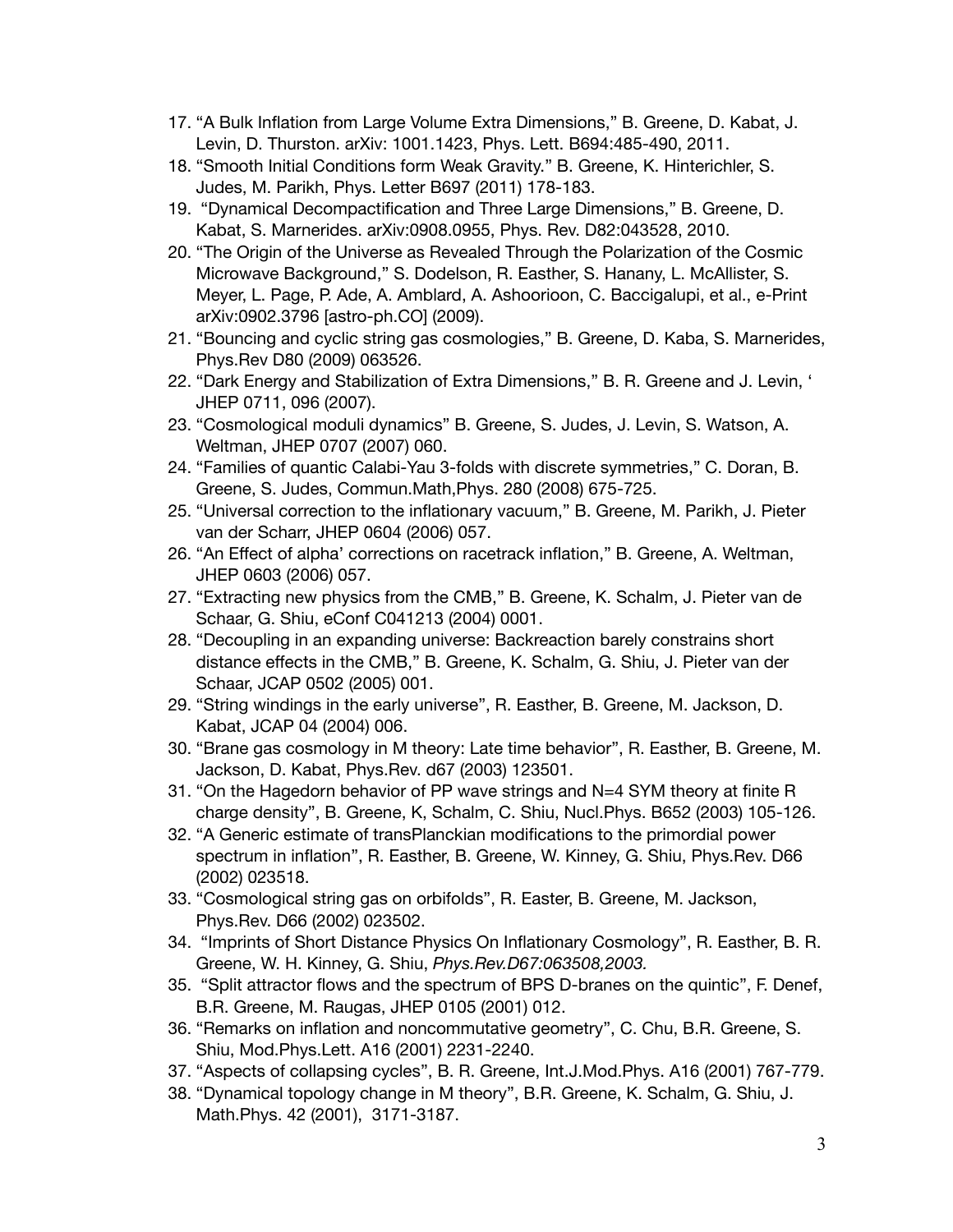- 39. "Superstrings and related matters. Proceedings, Spring Workshop, Trieste, Italy, March 22-30, 1999", B. Greene, J. Louis, K.S. Narain, S. Randjbar-Daemi, Singapore, Singapore: World Scientific (2000) 312p.
- 40. "Warped compactifications in M and F theory", B. R. Greene, K. Schalam, G. Shiu, Nucl.Phys. B584 (2000) 480-508.
- 41. "Collapsing D-branes in Calabi-Yau moduli space" B.R. Greene, C.I. Lazariou, Nucl.Phys. B604 (2001) 181-255.
- 42. "Nonperturbative Aspects of String Theory and Supersymmetric Gauge Theories; Proceedings of the Trieste Conference on Super-Five-Branes and Physics in 5 + 1 Dimensions", Trieste, Italy, March 23-April 3, 1998", M.J. Duff, E. Sezgin, C.N. Pope, B. Greene, J. Louis, K.S. Narain, S. Randjbar, G. Thompson, Singapore, Singapore: World Scientific (1999). 454 pp.
- 43. "D-3-branes on partial resolutions of Abelian quotient singularities of Calabi-Yau threefolds", C. Beasley, B.R. Greene, C.I, Lazariou, M.R. Plesser, Nucl. Phys. B566 (2000) 599-640.
- 44. "String theory, gauge theory and quantum gravity. Proceedings, Conference on Duality Symmetries in String Theory, Trieste, Italy, April 1-4, 1997, Spring School of String Theory, Gauge Theory and Quantum Gravity, Trieste, Italy, April 7-12, 1997", E. Gava, B. Greene, J. Louis, K.S. Narain, S. Randjbar-Daemi, Nucl.Phys.B, Proc. Suppl. 67 (1998) 251 p.
- 45. New constructions of mirror manifolds: Probing moduli space far from Fermat points", B.R. Greene, M.R. Plesser, S.S. Roan, In Yau, S.T. (ed.): Mirror symmetry I 347-389.
- 46. "An introduction to mirror manifolds", B.R. Greene, M.R. Plesser, In Yau, S.T. (ed.):Mirror symmetry I 1-30.
- 47. "D-branes on nonAbelian threefold quotient singularities", B.R. Greene, C.I.Lazaroiu, M. Raugas, Nucl. Phys. B553 (1999) 711-749.
- 48. "String theory", B.R. Greene, D.R. Morrison, J. Polchinski, Proc.Nat.Acad.Sci. 95 (1998) 11039-11040.
- 49. "D particles on T\*\*4/Z(n) orbifolds and their resolutions", B.R. Greene, C.I. Lazaroiu, P. Yi, Nucl.Phys. B539 (1999) 135-165.
- 50. Fields, strings and duality. Proceedings, Summer School, Theoretical Advanced Study Institute in Elementary Particle Physics, TASI'96, Boulder, USA, June 2-28, 1996", C. Efthimiou, B. Greene, Singapore, Singapore: World Scientific (1997) 1069 p.
- 51. "Mirror symmetry II", B. Greene, S. Yau, Providence, USA: AMS (1997) 844 p.
- 52. "Geometry and quantum field theory: A brief introduction", B.R. Greene, H. Ooguri, In\*Greene, B (ed.): Yau, S.T. (ed.): Mirror symmetry II\* 3-27.
- 53. "Brane Gases in the Early Universe: Thermodynamics and Cosmology", R. Easther, B. R. Greene, M. Jackson, D. Kabat, *JCAP 0401 (2004) 006.*
- 54. "Brane Gas Cosmology in M-Theory: Late Time Behavior", R. Easther, B. R. Greene, M. Jackson, D. Kabat, *Phys. Rev. D67 (2003) 123501.*
- 55. " Inflation as a Probe of Short Distance Physics", R. Easther, B. R. Greene, W. H. Kinney, G. Shiu, *Phys.Rev. D64 (2001) 103502.*
- 56. "Warped Compactifications in M and F Theory", B. Greene, K. Schalm, G. Shiu, *Nucl.Phys. B584 (2000) 480.*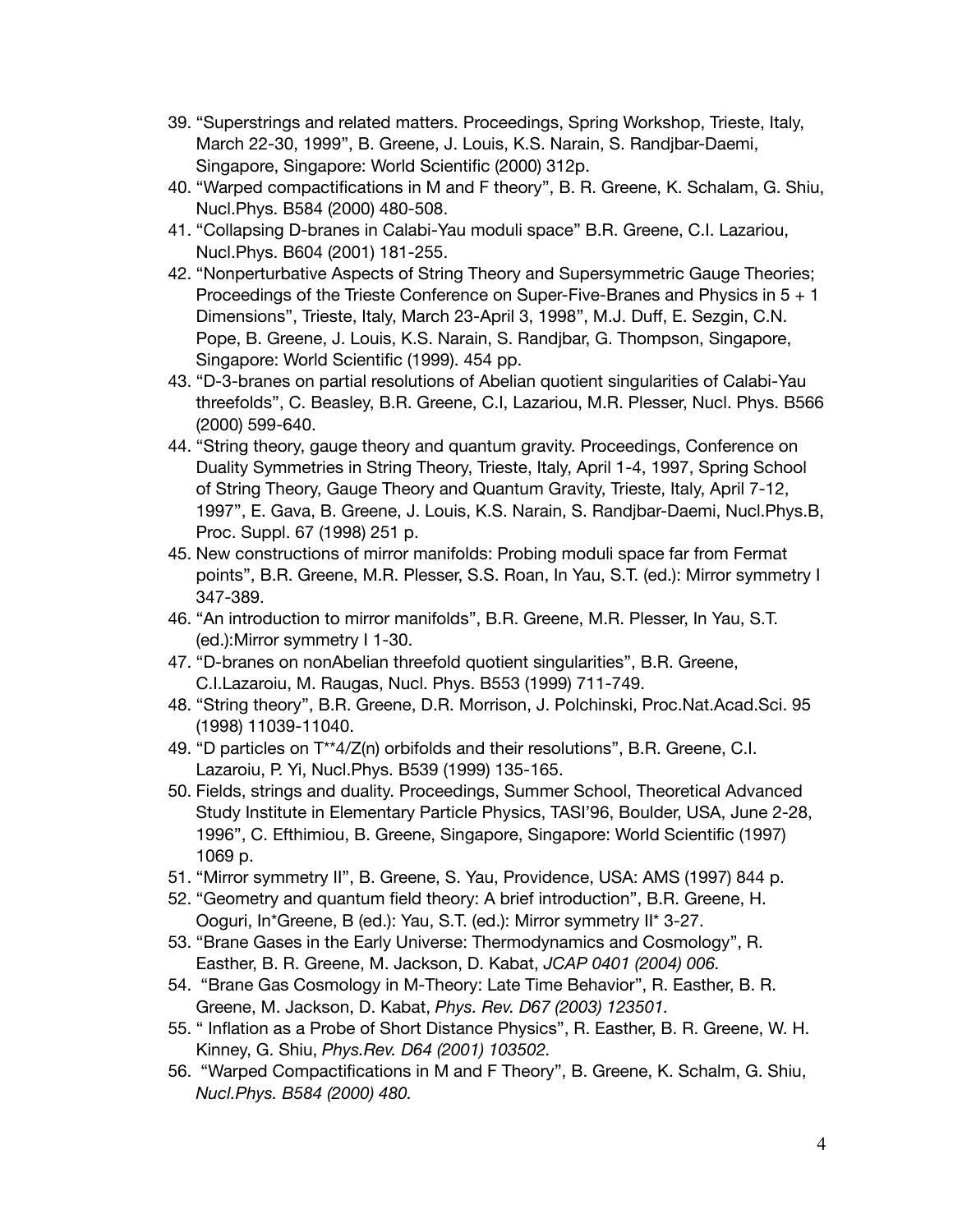- 57. "Constructing mirror manifolds", B.R. Greene, \*Greene, B (ed.): Yau, S.T. (ed.): Mirror symmetry II\* 29-69.
- 58. "F theory and linear sigma models", M. Bershadsky, T.M. Chiang, B.R. Greene, A. Johansen, C.I. Lazaroiu, Nucl.Phys. B527 (1998) 531-570.
- 59. *"*D-Brane Topology Changing Transitions", B.R. Greene, *Nucl.Phys. B525 (1998) 284.*
- 60. "Metrics on d-brane orbifolds", M.R. Douglas, B.R. Greene, Adv.Theor.Math.Phys. 1 (1998) 184-196.
- 61. "Inflation decay and heavy particle production with negative coupling", B.R. Greene, T. Prokopec, T.G. Roos, Phys.Rev. D56 (1997) 6484-6507.
- 62. "Orbifold Resolution by D-branes", M. Douglas, B. Greene, D. Morrison, *Nucl.Phys. B506 (1997) 84.*
- 63. "Some features of (0,2) moduli space", T. Chiang, J.Distler, B.R. Greene, Nucl.Phys. B496 (1997) 590-616.
- 64. "String theory on Calabi-Yau manifolds", B.R. Greene, ePrint: hep-th/9702155 (1996).
- 65. "Small volumes in compacted string theory", B.R. Greene, Y. Kanter, Nucl.Phys. B497 (1997) 127-145.
- 66. "A Geometric realization of confinement", B.R. Greene, D>R. Morrison, C. Vafa, Nucl.Phys. B481 (1996) 513-58.
- 67. "Resolving singularities in (0,2) models", J. Distler, B.R. Greene, D.R. Morrison, Nucl.Phys. B481 (1996) 289-312.
- 68. "Black hole condensation and topology change", B.R. Greene, In Montreal 1995, Mirror symmetry 3 1-67.
- 69. Lectures on the quantum geometry of string theory", B.R. Greene, In Les Houches 1995, Quantum symmetries 387-471.
- 70. "Black hole condensation and the web of Calabi-Yau manifolds", T. Chiang, B.R. Greene, M. Gross, Y. Kanter, Nucl.Phys.Proc.Suppl.46 (1996) 82-95.
- 71. "Phases of mirror symmetry", T. Chiang, B.R. Greene, In Los Angeles 1995, Future perspectives in string theory (1995) 97- 199.
- 72. "Black Hole Condensation and the Unification of String Vacua", B.R. Greene, D.R. Morrison and A. Strominger Nucl. Phys. B451 (1995) 109.
- 73. "Lectures on quantum geometry", B.R. Greene, Nucl.Phys.Proc.Suppl. 41 (1995) 92-150.
- 74. "Space-time topology change and stringy geometry", P.S. Aspinwall, B.R. Greene, Nucl.Phys. B437 (1995) 205-230.
- 75. What can we do with string theory?", B.R. Greene, AIP Conf. Proc. 302 (1993) 489-529.
- 76. "Mirror manifolds in higher dimension", B.R. Greene, D.R. Morrison, M. Ronen Plesser, Commun.Math.Phys. 173 (1995) 559-598.
- 77. "The Monomial divisor mirror map", P.S. Aspinwall, B.R. Greene, D.R. Morrison, Adv. Stud. Princeton - IASSNS-HEP-93-43 (93/09,rec.Oct.) 22 p. Cornell Univ. Ithaca - CLNS-93-1237 (93/09,rec.Oct.) 22 p. e: LANL alg-geom/9309007
- 78. "Space-time topology change: The Physics of Calabi-Yau moduli space", P.S. Aspinwall, B.R. Greene, D.R. Morrison, In Berkeley 1993, Proceeding, Strings '93 and Inst. Adv.Stud.Princeton – IASSNS-HEP-93-081 (1993).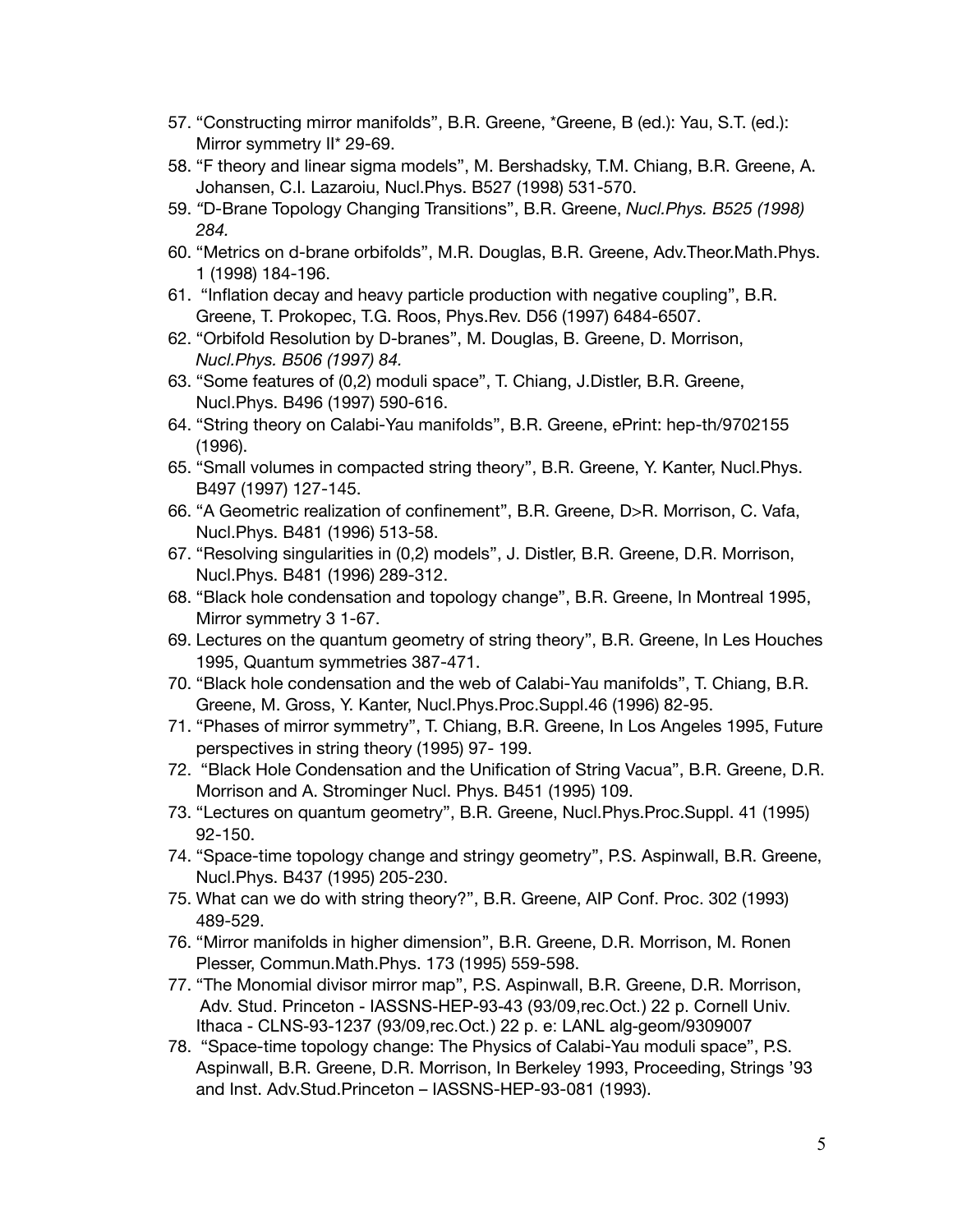- 79. "Measuring small distances in N=2 sigma models", P.S. Aspinwall, B.R. Greene, D.R. Morrison, Nucl.Phys. B420 (1994) 184-242.
- 80. "Calabi-Yau Moduli Space, Mirror Manifolds and Spacetime Topology Change in String Theory", P. Aspinwall, B.R. Greene and D. Morrison, Nucl. Phys. B416 (1994) 414.
- 81. "Multiple mirror manifolds and topology change in string theory", P.S. Aspinwall, B.R. Greene, D.R. Morrison, Phys.Lett B303 (1993) 249-259.
- 82. "A Brief survey of mirror symmetry", B.R. Greene and M.R. Plesser, In Goeteborg 1992, Proceedings, Pathways to fundamental theories 267-288.
- 83. "Eluding the no hair conjecture: Black holes in spontaneously broken gauge theories", B.R. Greene, S.D. Mathur, C.M. O'Neill, Phys.Rev. D47 (1993) 2242- 2259.
- 84. "Inverse phase transitions: Does baryogenesis lead to dark matter?" S. Dodelson, B.R. Greene, L.M. Widrow, (1992).
- 85. "Classical versus Landau-Ginzburg geometry of compactifications" P. Berglund, B.R. Greene, T. Hubsch, Mod.Phys.Lett. A7 (1992) 1855- 1870.
- 86. "Mirror manifolds: A Brief review and progress report", B.R. Greene, M.R. Plesser, In Boston 1991, Proceedings, Particles, strings and cosmology 648-666 (1991).
- 87. "Superconformal compactifications in weighted projective space", B.R. Greene, Commun.Math.Phys. 130 (1990) 335-355.
- 88. "Lectures on string theory in four-dimensions", B.R. Greene, Lectures fivenat Trieste HEP Cosmology 1990: 0334-420.
- 89. "Mirror manifold in N=2 string compactification" B.R. Greene, In Boston 1990, Proceedings, Particles, strings and cosmology 402-425 and Cornell Univ. Ithaca-CLNS-90-1015.
- 90. "Gauge symmetry breaking in superconformal orbifolds", B.R. Greene, M.R. Plesser, E. Rusjan, X. Wang, Mod.Phys.Lett. A6 (1991) 591-604.
- 91. "Lectures on compactified string theory", B.R. Greene, Prepared for XIII International School OConferece: C89-09-19.1. 363-406.
- 92. "Calabi-Yau superconformal field theory", B.R. Greene, In Islamabad 1989, Proceedings, Mathematical physics 171-199.
- 93. "Special Points in Three Generation Moduli Space" B.R. Greene, PhysRev. D40 (1989) 16-45-1652.
- 94. "(2,2) And (2,0) Superconformal Orbifolds", B.R. Greene, M.R. Plesser, (1989).
- 95. "Duality in Calabi-Yau Moduli Space", B.R. Greene and M.R.Plesser, Nucl. Phys. B338 (1990) 15-20.
- 96. "Stringy Cosmic Strings and Noncompact Calabi-Yau Manifolds", B.R.Greene, A. Shapere, C. Vafa and S-T.Yau, Nucl. Phys. B337 (1990) 1.
- 97. "Calculating Endomorphism Valued Cohomology: Singlet Spectrum in Superstring Models", J. Distler, B.R. Greene, K.H. Kirklin, P.J. Miron, Commu.Math.Phys. 122 (1989) 117-124.
- 98. "Recent Results IN Calabi-Yau Compactification, B.R. Greene, Presented at Conference: C88-05-24.1in College Park, MD (1988)
- 99. "Calabi-Yau Manifolds and Renormalization Group Flows", B.R.Greene, C.Vafa and N.P.Warner, Nucl.Phys. B324 (1989) 371.
- 100. "Some Exact Results on the Superpotential from Calabi-Yau Compactifications", J. Distler, B.R. Greene, Nucl.Phys. B309 (1988) 295.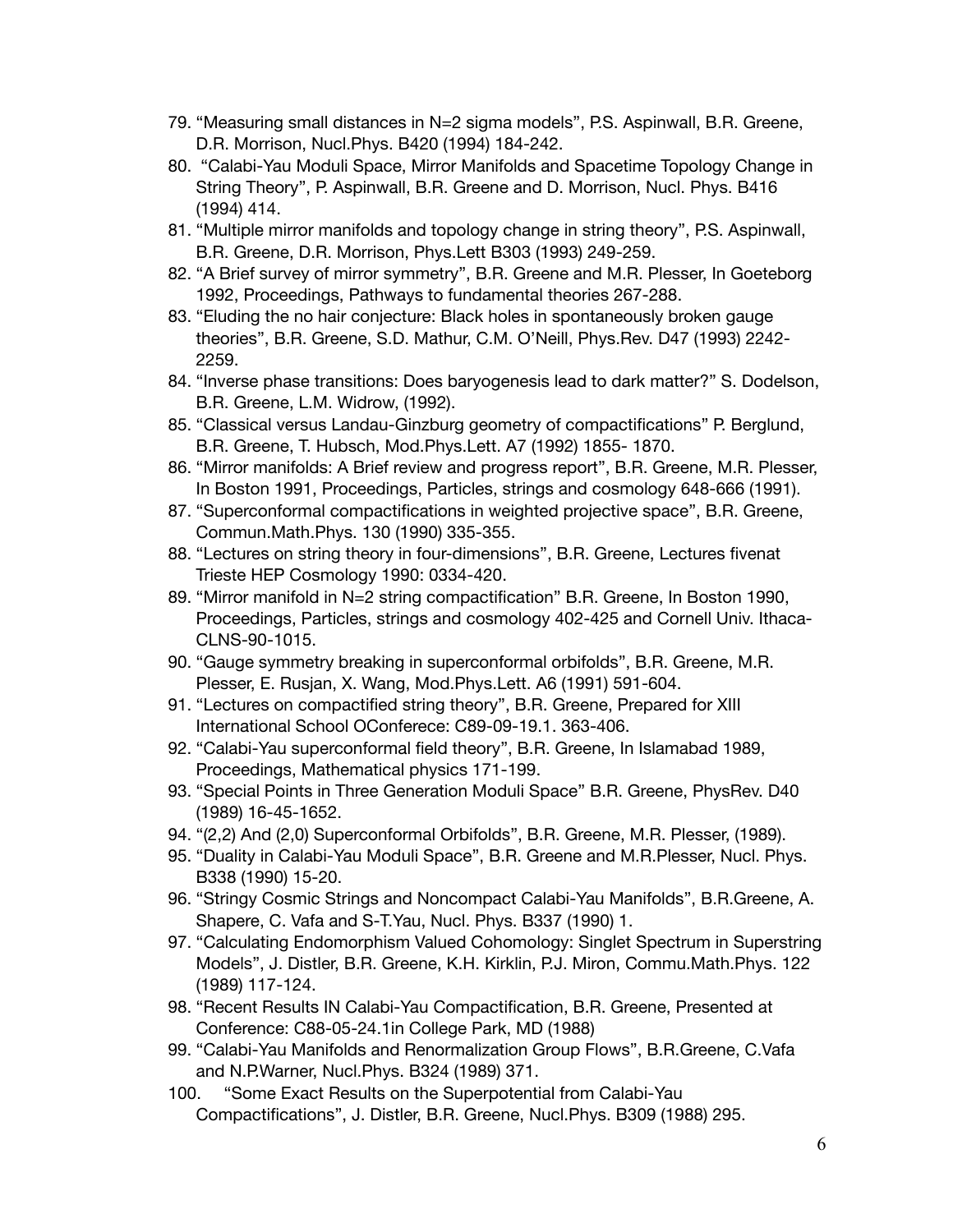- 101. "Evaluation of 27-bar\*\*3 Yukawa Couplings in a Three Generation Superstring Model", J. Distler, B.R. Greene, K. Kirklin, P. Miron, Phys.Lett. B195 (1987) 41.
- 102. "Aspects of (2,0) String Compactification", J. Distler, B.R. Greene, Nucl.Phys. B304 (1988) 1.
- 103. "On the Equivalence of the Two Most Favored Calabi-Yau Compactifications", B.R. Greene, K.H. Kirklin, Commun.Math.Phys. 113 (1987) 105-114.
- 104. "Searching for Three Generation Calabi-yau Manifolds", P.S. Aspinwall, B.R. Greene, K.H. Kirklin, P.J. Miron, Nucl.Phys. B294 (1987) 193.
- $105.$ "27<sup>3</sup> Yukawa Couplings for a Three Generation Superstring Model", B.R. Greene, K.H. Kirklin, P.J. Miron, G.G. Ross, Nucl.Phys. B292 (1987) 606.
- 106. "A Superstring Inspired Standard Model", B.R. Greene, K.Kirklin, P.Miron and G.Ross, Phys. Lett.180B, (1986) 192.
- 107. "A Three Generation Superstring Model II: Symmetry Breaking and the Low Energy Theory", B. Greene, K.Kirklin, P.Miron and G.Ross, Nucl. Phys. B292, (1987) 606.
- 108. "Superstring Models With SU(5) and SO(10) Unifying Groups, B.R. Greene, K.K. Kirklin, P.J. Miron, NuclPhys. B274 (1986) 574.
- 109. "Geometric singularities and spectra of Landau-Ginzburg models", B.R. Greene, S.S. Roan, S.T. Yau, Commun.Math.Phys. 142 (1991) 245-260.
- 110. Baryogenesis, dark matter and the width of the Z", S. Dodelson, B.R. Greene, L.M. Widrow, Nucl.Phys. B372 (1992) 467-493.
- 111. "Duality in Calabi-Yau Moduli Space", B.R. Greene, M.R. Plesser, Nucl.Phys. B338 (1990) 15-37.
- 112. "Coupling in the Heterotic Superconformal Three Generation Model", B.R. Greene, C.A. Lutken, G.G. Ross, Nucl.Phys. B325 (1989) 101.
- 113. "Topology And Geometry In Superstring Inspired Phenomenology", B.R. Greene, K.H. Kirklin, P.J. Miron, Conf.Proc. C8607214 (1986) 441-487.
- 114. "A Three Generation Superstring Model I: Compactification and Discrete Symmetries", B.R.Greene, K.Kirklin, P.Miron and G.Ross, Nucl. Phys. B278, (1986) 66.
- 115. "Supersymmetric Cosmology With a Gauge Singlet", B.R. Greene, P.J. Miron, Phys.Lett. B168 (1986) 226.

### **Books:**

- 1. *Until the End of Time; Mind, Matter, and Our Search for Meaning in an Evolving Universe*. A. A. Knopf, 2020.
- 2. *The Hidden Reality: Parallel Universes and the Deep Laws of the Cosmos*. A.A. Knopf, 2011.
- 3. *The Fabric of the Cosmos: Space, Time, and the Texture of Reality*. A.A. Knopf, 2004.
- 4. *The Elegant Universe: Superstrings, Hidden Dimensions, and the Deep Laws of the Cosmos.* W. W. Norton, 1999.
- 5. *Icarus at the Edge of Time.* A. A. Knopf, 2008.

# **Documentaries:**